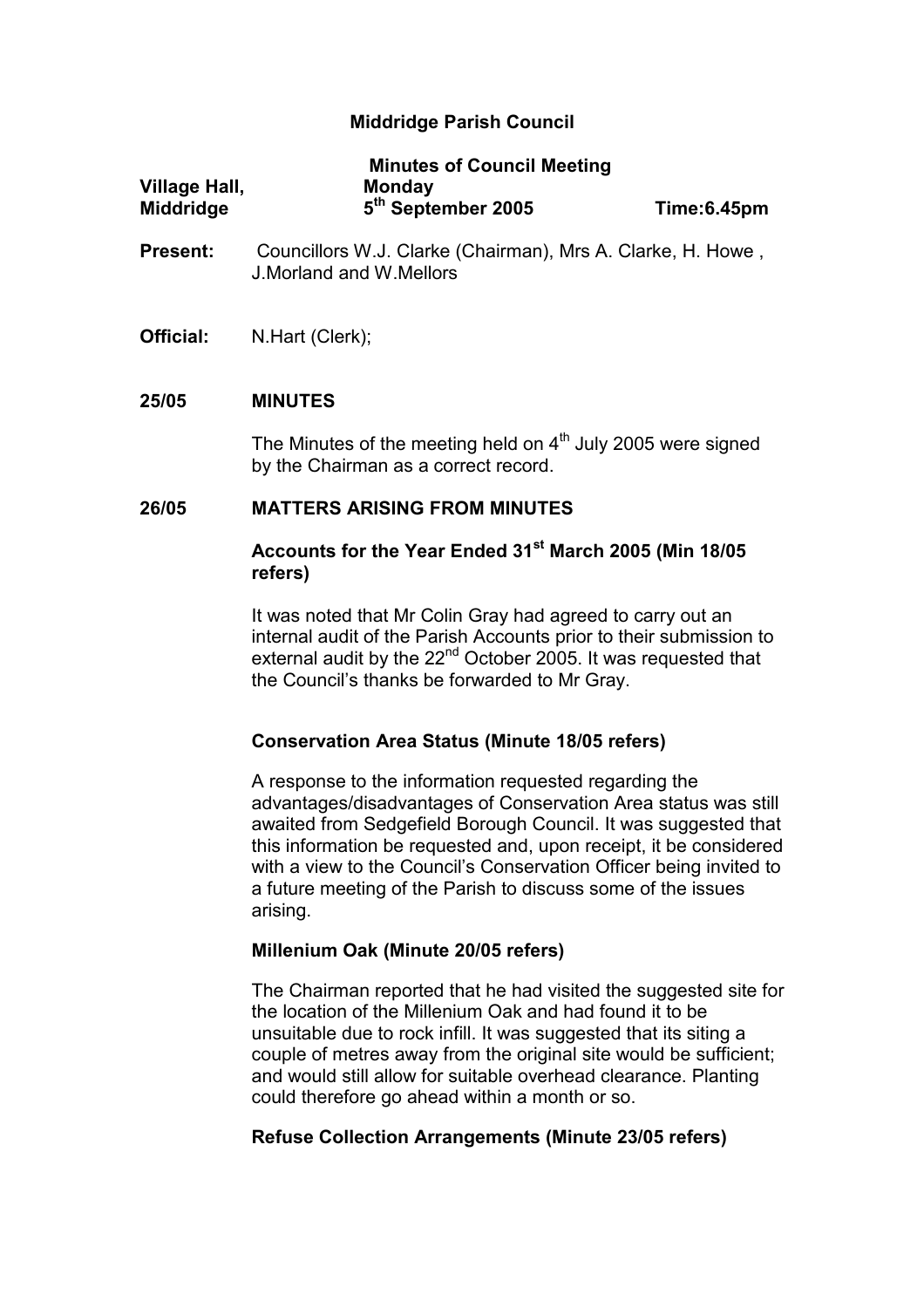It was noted that refuse collection arrangements were now being carried out on a Tuesday. Information was however requested on the current timetable for recycling collections.

RESOLVED that the Clerk request the above information.

#### 27/05 ACCOUNTS FOR PAYMENT

Members considered a schedule of Accounts for Payment.

 RESOLVED that the following accounts be approved for payment:-

| C.E.Walker         | Grasscutting-June           | £230.30 |
|--------------------|-----------------------------|---------|
| C.E.Walker         | Grasscutting-July           | £230.30 |
| J.W.S Power Wash   | <b>Bus Shelter Cleaning</b> | £27.00  |
| <b>Cllr Clarke</b> | Reimbursement of Golden     |         |
|                    | <b>Wedding Bouquet</b>      | £10.00  |
| N.Hart             | Salary                      | £141.67 |
| N.Hart             | Postage                     | £1.20   |

#### 28/05 DURHAM COUNTY COUNCIL-PROPOSED SALE OF ALLOTMENTS, MIDDRIDGE

The circumstances which had led to the Parish Council discovering of the County Council's intentions to sell the 3 acres of allotment land adjacent to Walker Lane were noted.

It was believed that the land was to be sold at public auction, along with an adjacent 4 acres of land behind the allotment, by the end of September 2005. Councillor Mellors had therefore requested the appropriate purchase papers from the estate agents (Smiths Gore) appointed by the County Council to administer the sale; in order that this Parish could protect the allotment holders interests if necessary. Documentation was however still awaited from DCC regarding the status of the land.

Members expressed concern that DCC had the appropriate authority to dispose of the land in the manner they proposed, which had excluded any period of consultation with the allotment holders themselves. Advice received from the Office of the Deputy Prime Minister (ODPM) regarding the disposal of statutory and non-statutory allotment land was submitted. It was suggested that the Clerk write immediately to DCC urging that they suspend their proposed course of action on the grounds that had not carried out the necessary action regarding the disposal of allotment land. In addition, the ODPM be advised of DCC's intended course of action, and be asked to intervene as appropriate, and the local M.P., county Councillor and Borough Councillor be advised of this Parish's concerns. Information was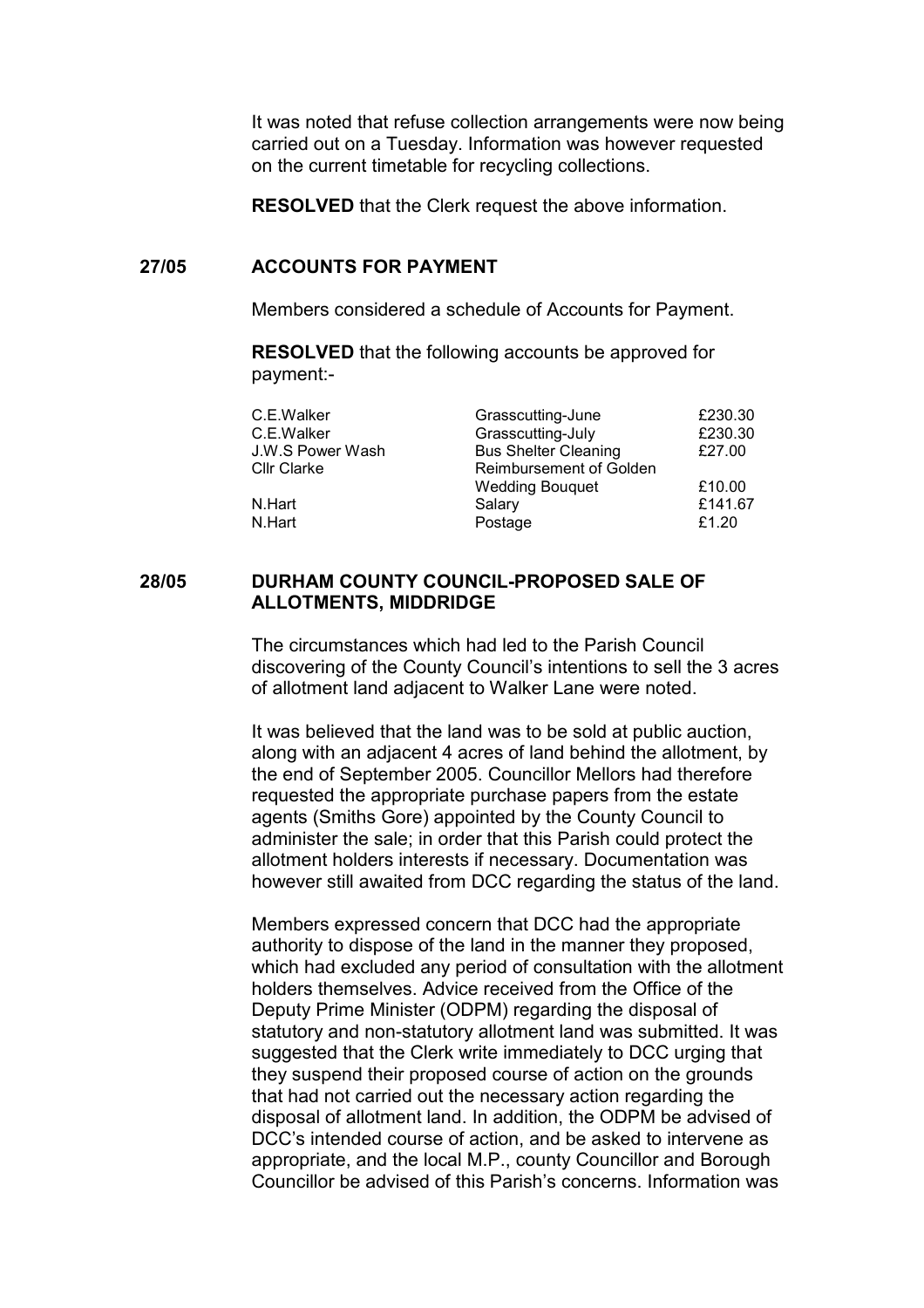also suggested to be sought from both the local Association of Parish and Town Councils and from the National Association of Allotment Holders, including clarification of the legal position in such action.

## RESOLVED that:-

- 1. This Council's grave concerns regarding both the lack of consultation and intended disposal of allotment land be noted.
- 2. The Clerk be requested to write to the organisations/persons listed above regarding the further information required and report back to members with a view to special informal meetings of members being held in order that appropriate action may be taken prior to the end of September deadline.

## 29/05 GROUNDS MAINTENANCE AND GENERAL REPAIRS

Consideration was given to the following Grounds Maintenance issues:-

-(a) Additional Works to Public Footpaths

An estimate had been received from the existing contractor responsible for maintenance of the above footpaths which identified additional works to remove 'overhanging' tree limbs and to provide a wicket gate and ironwork on the footpath over Eldon Road. It was suggested that Durham County Council be contacted with a view to the works being funded either by themselves as part of the Parish Paths Scheme, or they contact the responsible landowners requesting that they carry out the necessary reinstatement works.

Reference was also made to Parish Path No 3 (Cobblers Hall) which had been 'ploughed up' recently and was unfit for public use. It was suggested that DCC be advised and asked to ensure that the path was reinstated for public use.

### -(b) Tree Maintenance

The Clerk advised that Sedgefield Borough Council (SBC) had advised that they were unable to resume responsibility for tree maintenance within the Parish, following Great Aycliffe Town Council's recent instruction that they were now no longer able to carry out such works.

SBC had however provided the Parish with a list of private contactors they themselves recommended for use. It was therefore requested that the Clerk invite quotations from Hamsterley Tree Surgeons, Tommy Walton (existing contractor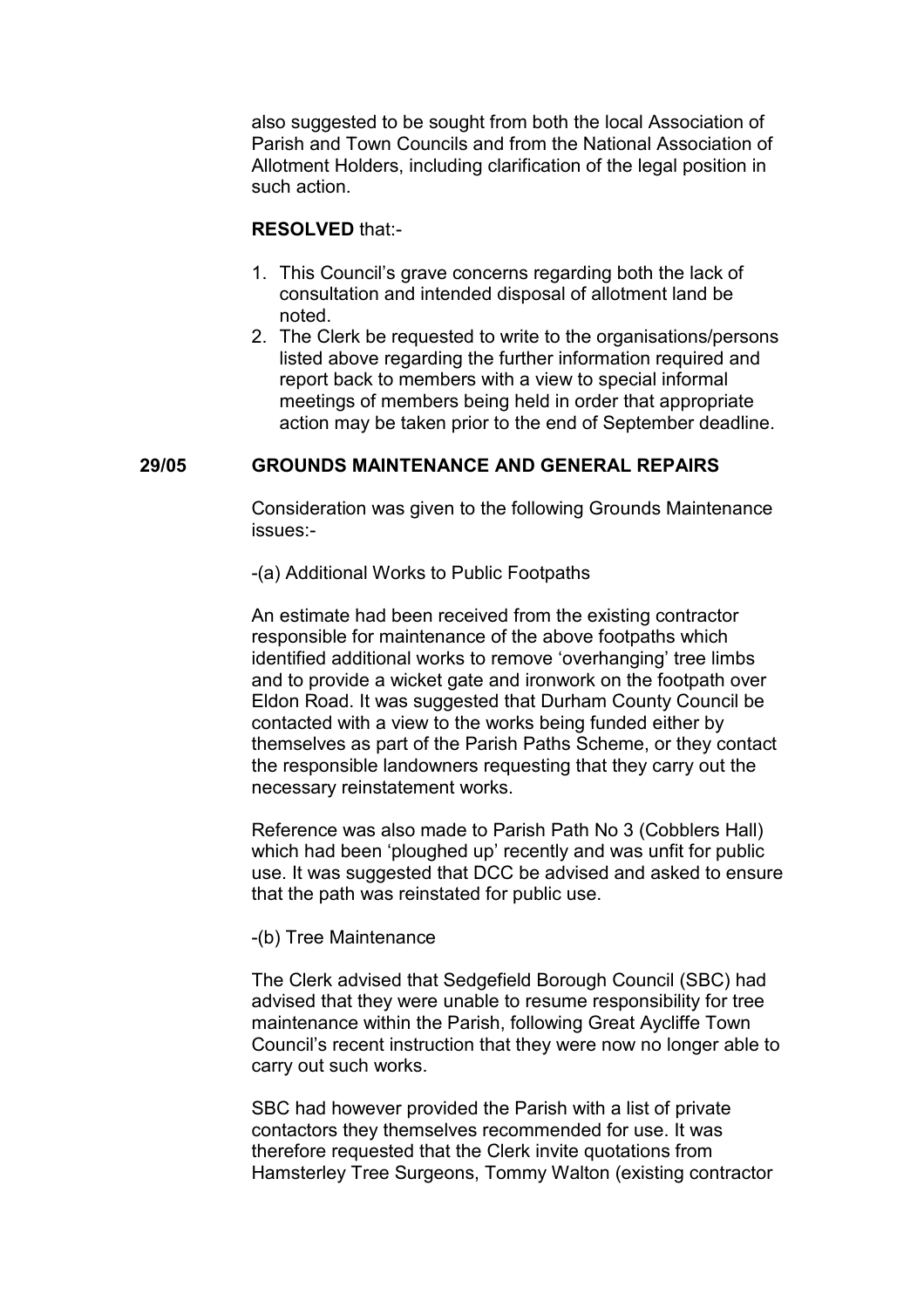for footpaths) and Houghall College for tree maintenance works specified by the existing contract specification; and that each be asked to inspect the condition of the trees on the Village Green and a member of the Parish be invited to be in attendance. Particular reference was made to the condition of the trees adjacent Nos 3,5 & 7 Northside; as well as to those at Mrs Dent's property at Southside and fallen willow branches behind Southside and Walker Lane.

-(c) 'Finger' Signage-Restoration

Durham County Council had previously indicated that they had insufficient funds to carry out restoration works to the ironwork 'finger' signage within the Parish. It was believed that the Office for the Deputy Prime Minister had recently made funding available for such works; and it was therefore requested that DCC be contacted with a view to acknowledging the availability of grant aid funding .

# 30/05 GENERAL CORRESPONDENCE

Consideration was given to the following correspondence received:-

 -SBC Local Development Framework-Key Issues Report -DCC Minerals and Waste Development Framework -Planning Application-Insertion of Dormer Window-26 Northside -SBC Local Imrovement Programme -SBC Fixed Play Equipment Proposals -DCC Building Schools for the Future -DCC Environmental Operation Plan 2005/6 -SBC Clean Up the World Campaign -DCC A689/C35 Rushyford 'Middridge' Road Signing

RESOLVED that the content of the above correspondence be noted, and details of the existing play equipment be forwarded to SBC; and Great Aycliffe Town Council be thanked for their maintenance of the equipment following the last insurance inspection.

# 31/05 ADDITIONAL ITEMS

Members referred to the forthcoming Rembrance Sunday and suggested that this Parish again contribute two wreaths (on behalf of both the Village and the Parish) at a cost of £25 and that Cllr Mrs Clarke be authorised to arrange and be reimbursed at the Parish's next meeting.

 The necessary 'spot weeding' works to the Millenium Hedge were referred to and it was suggested that members invite other residents within the Borough to accompany them on a 'Clean Up the Parish'